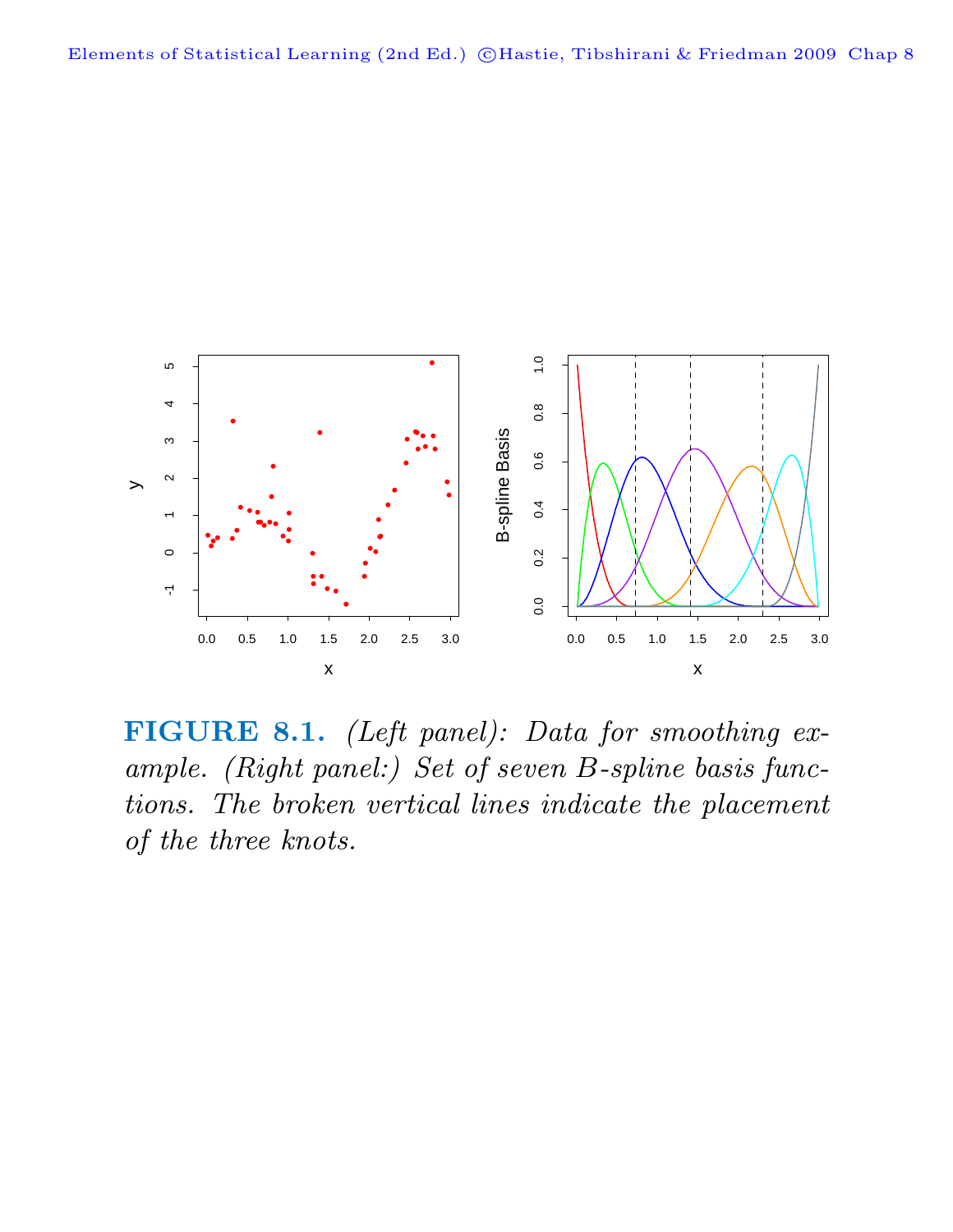

**FIGURE 8.2.** (Top left:) B-spline smooth of data. (Top right:) B-spline smooth plus and minus  $1.96 \times$ standard error bands. (Bottom left:) Ten bootstrap replicates of the B-spline smooth. (Bottom right:) B-spline smooth with 95% standard error bands computed from the bootstrap distribution.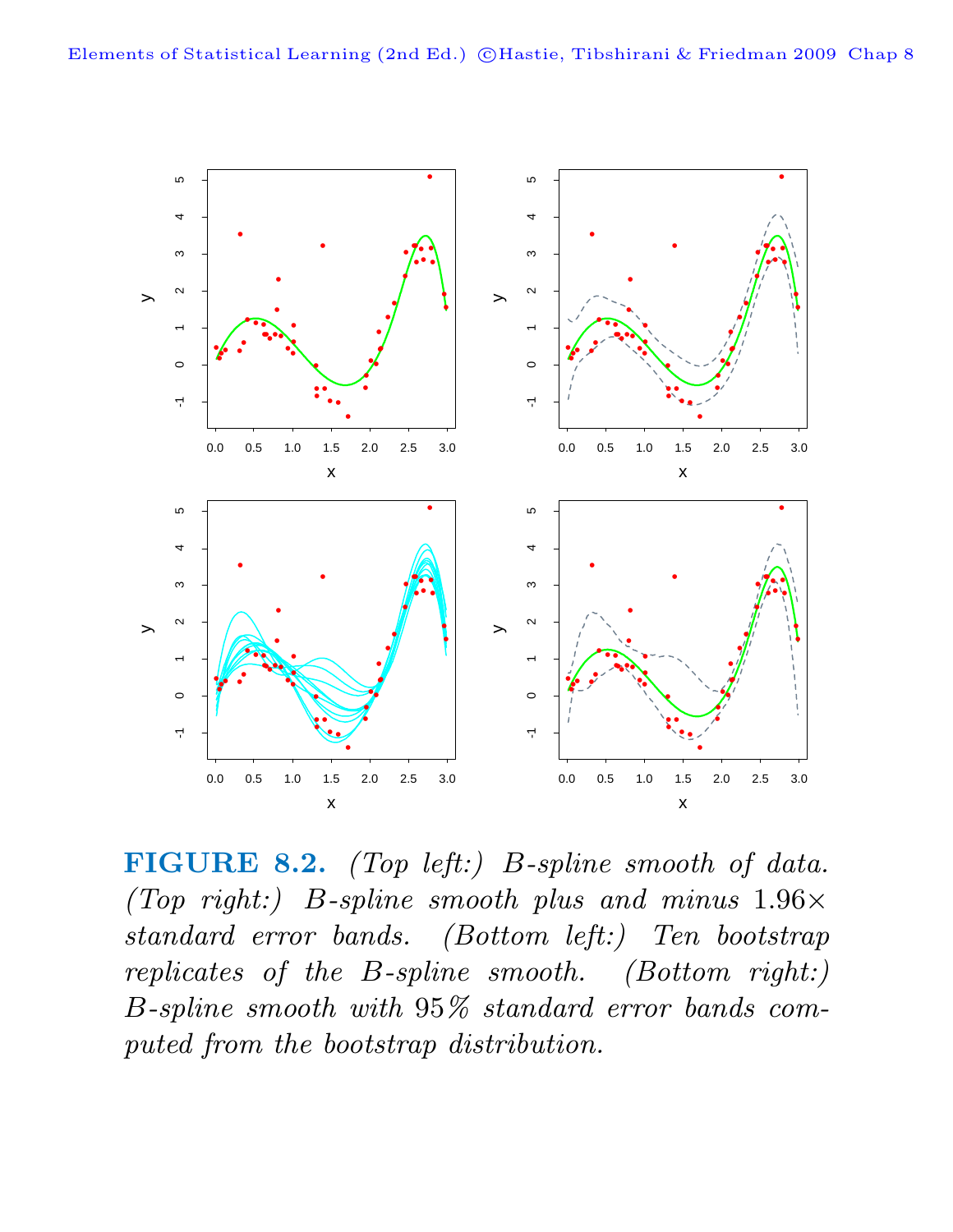Elements of Statistical Learning (2nd Ed.) ©Hastie, Tibshirani & Friedman 2009 Chap 8



**FIGURE 8.3.** Smoothing example: Ten draws from the Gaussian prior distribution for the function  $\mu(x)$ .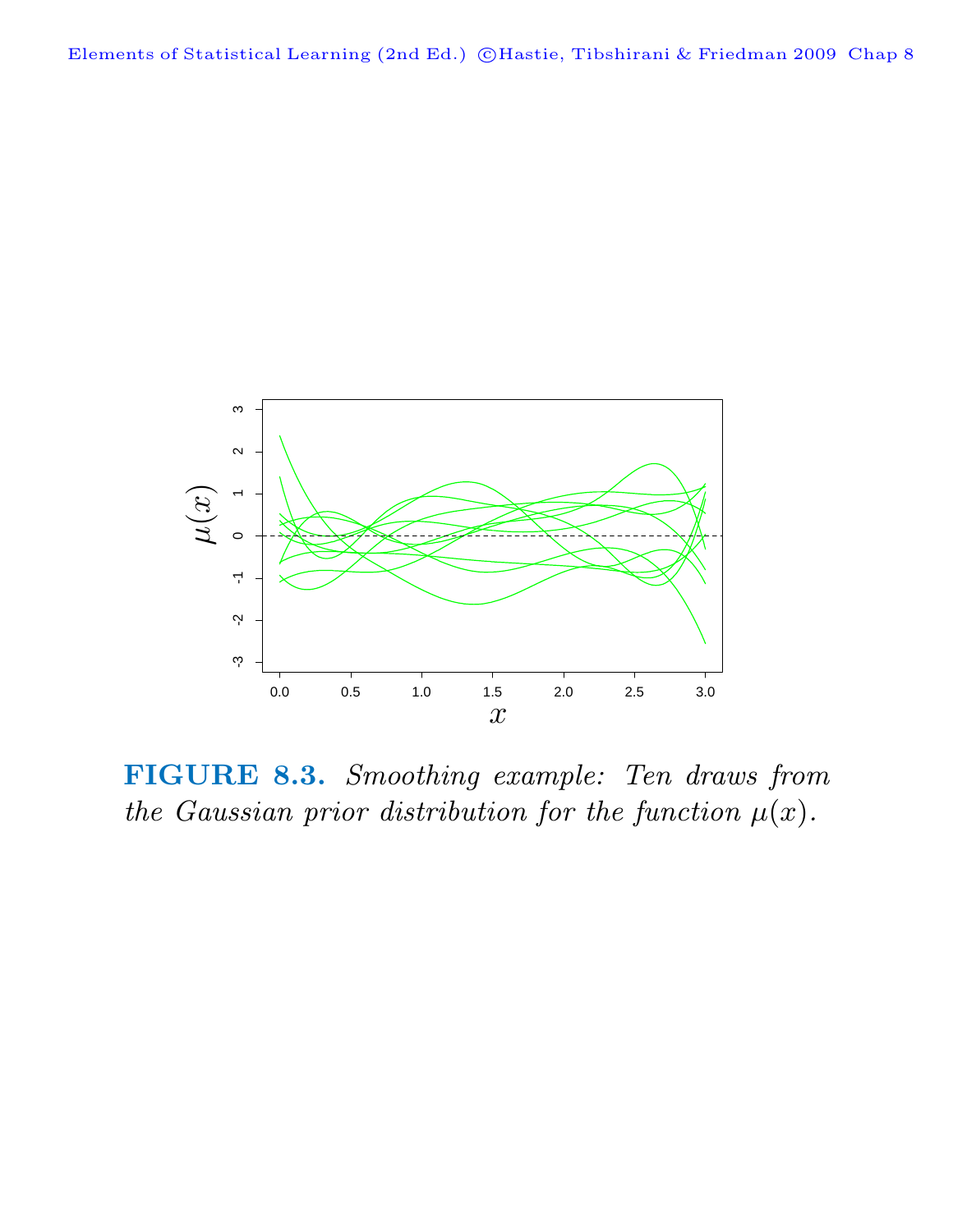

**FIGURE 8.4.** Smoothing example: Ten draws from the posterior distribution for the function  $\mu(x)$ , for two different values of the prior variance  $\tau$ . The purple curves are the posterior means.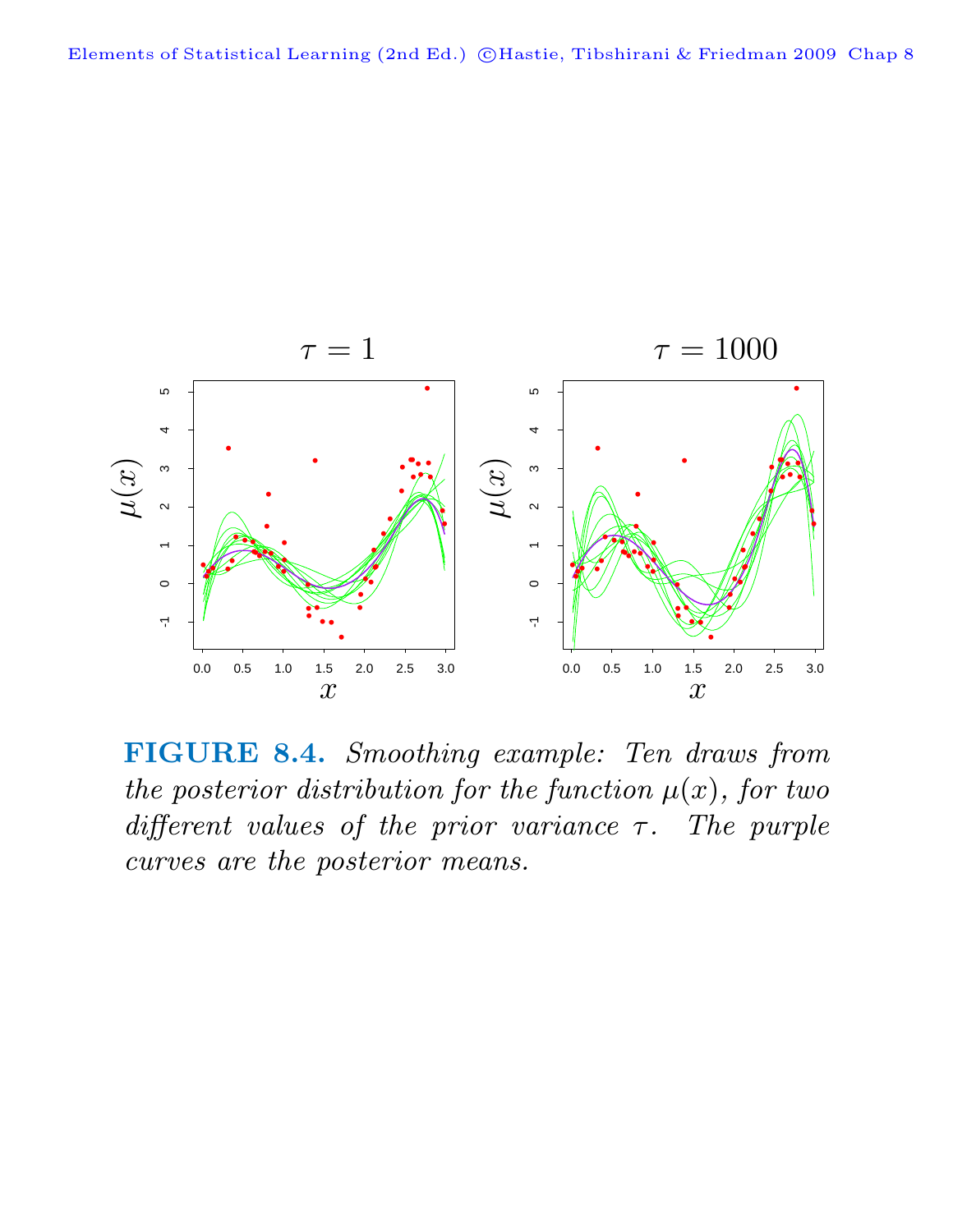

**FIGURE 8.5.** Mixture example. (Left panel:) Histogram of data. (Right panel:) Maximum likelihood fit of Gaussian densities (solid red) and responsibility (dotted green) of the left component density for observation y, as a function of y.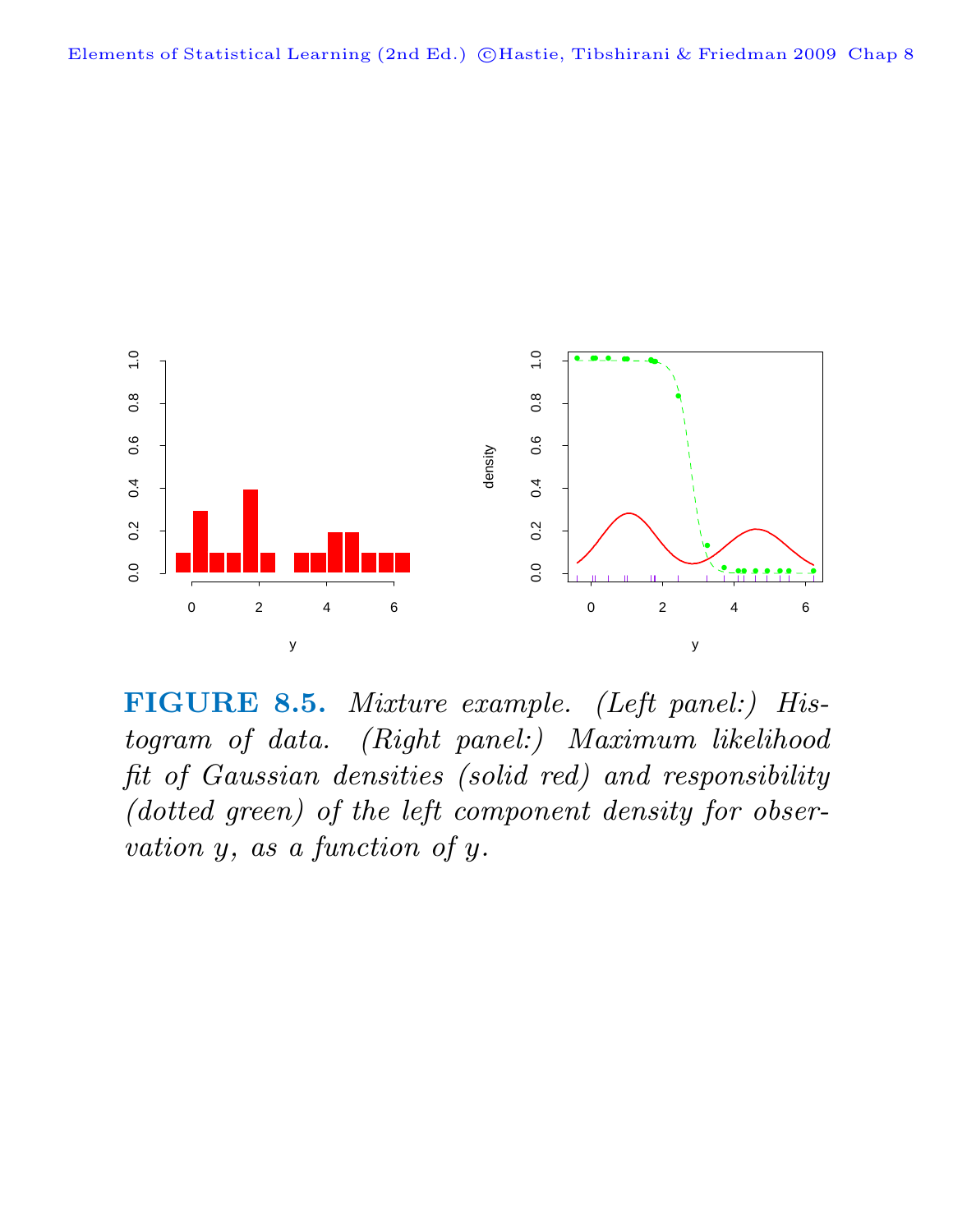

**FIGURE 8.6.** EM algorithm: observed data log-likelihood as a function of the iteration number.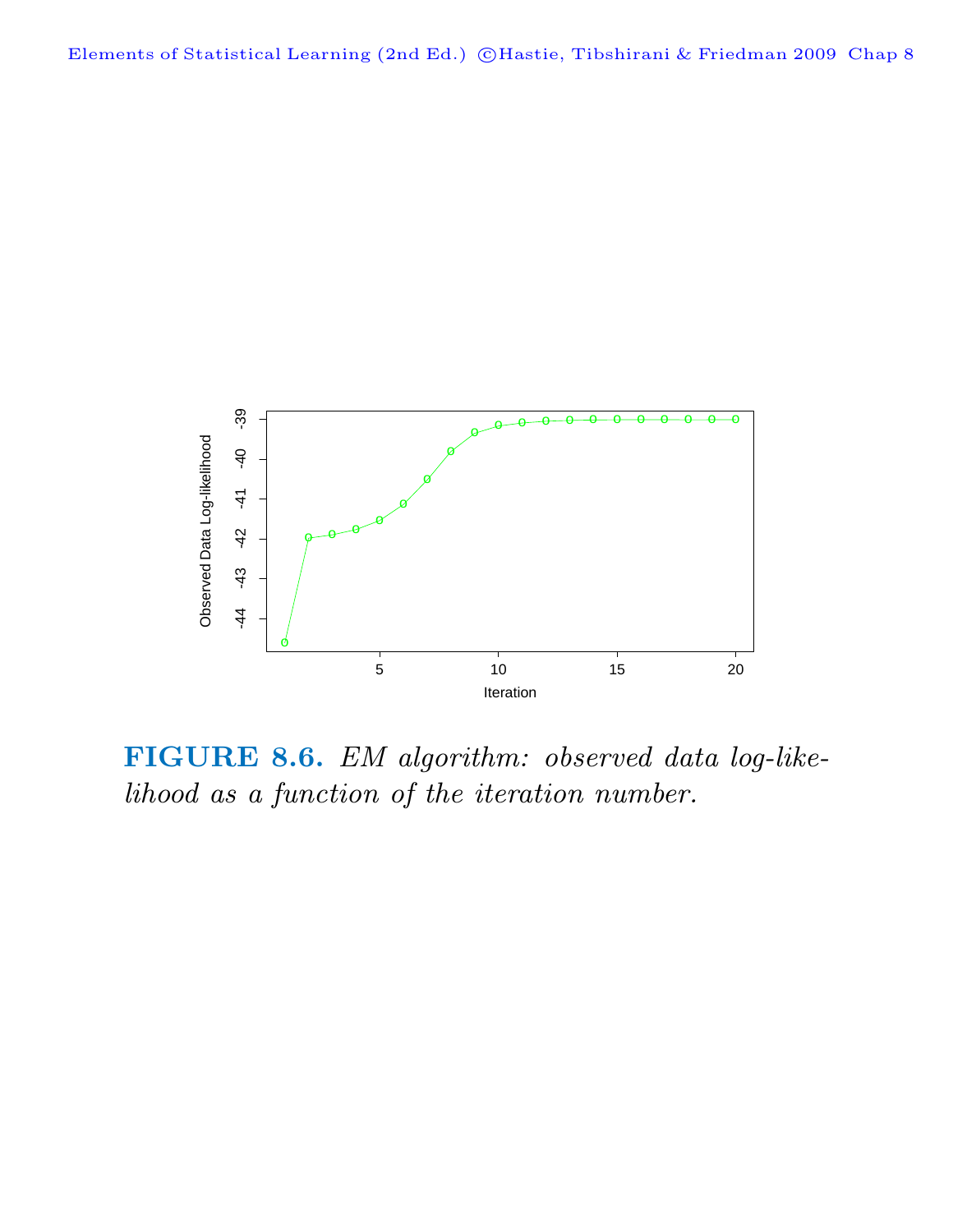

**FIGURE 8.7.** Maximization–maximization view of the EM algorithm. Shown are the contours of the (augmented) observed data log-likelihood  $F(\theta')$  $, \tilde{P}$ ). The E step is equivalent to maximizing the log-likelihood over the parameters of the latent data distribution. The M step maximizes it over the parameters of the log-likelihood. The red curve corresponds to the observed data log-likelihood, a profile obtained by maximizing  $F(\theta')$  $,\tilde{P})$ for each value of  $\theta'$ .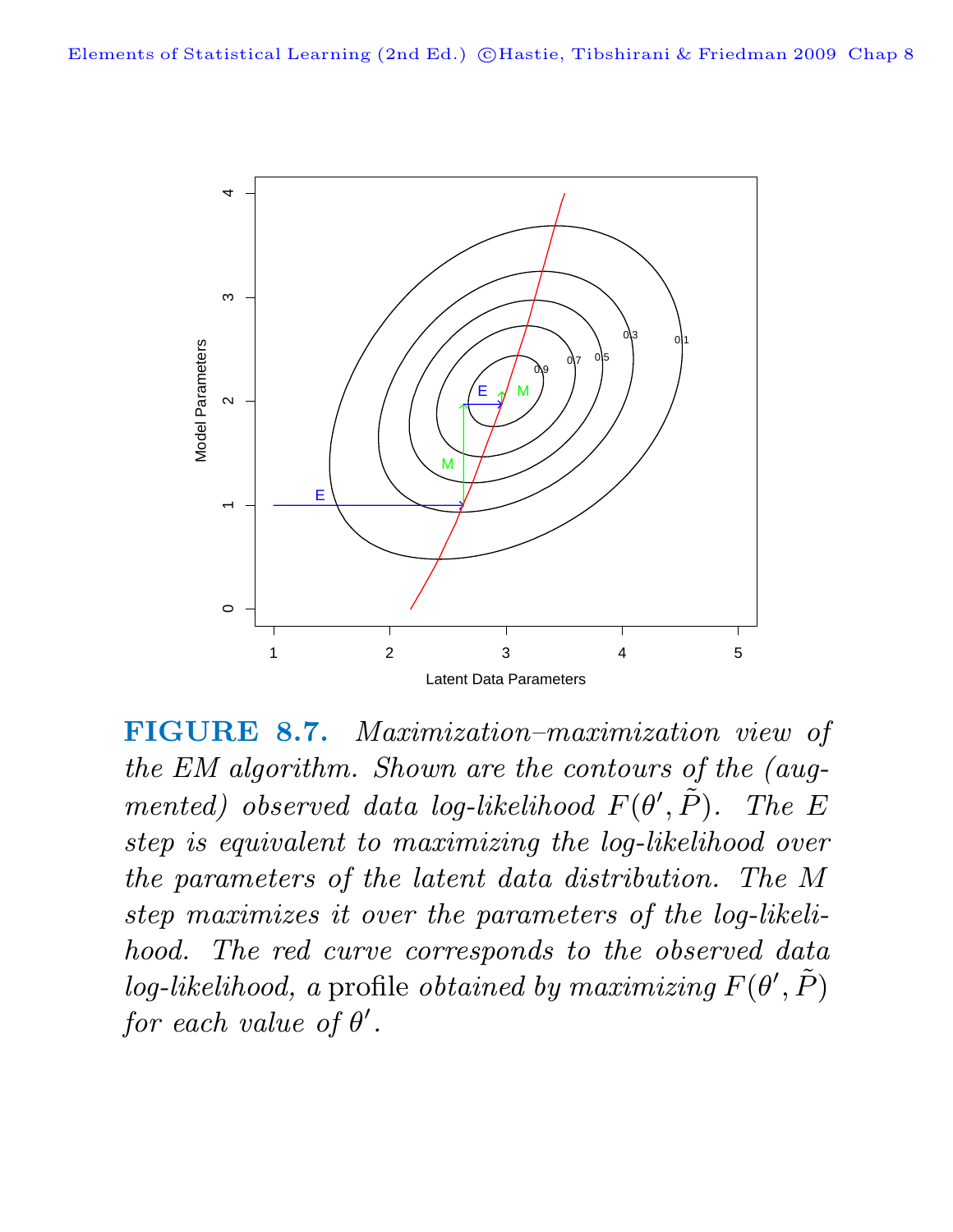

**FIGURE 8.8.** Mixture example. (Left panel:) 200 values of the two mean parameters from Gibbs sampling; horizontal lines are drawn at the maximum likelihood estimates  $\hat{\mu}_1$ ,  $\hat{\mu}_2$ . (Right panel:) Proportion of values with  $\Delta_i = 1$ , for each of the 200 Gibbs sampling iterations; a horizontal line is drawn at  $\sum_i \hat{\gamma}_i/N$ .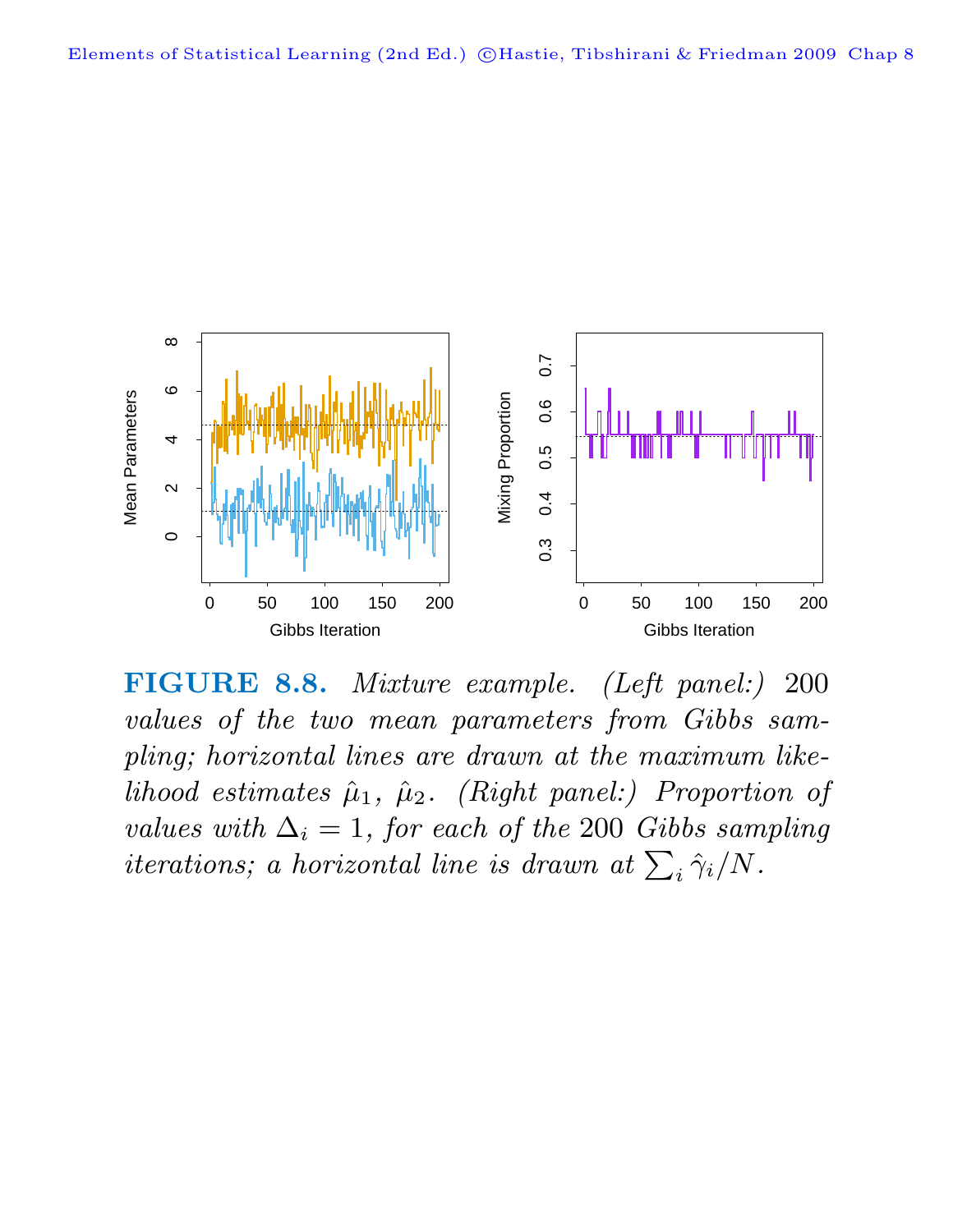

**FIGURE 8.9.** Bagging trees on simulated dataset.  $\frac{1}{1-\epsilon}$  is a constant of the contract of the interval  $\frac{1}{1-\epsilon}$  is a contract of the interval  $\frac{1}{1-\epsilon}$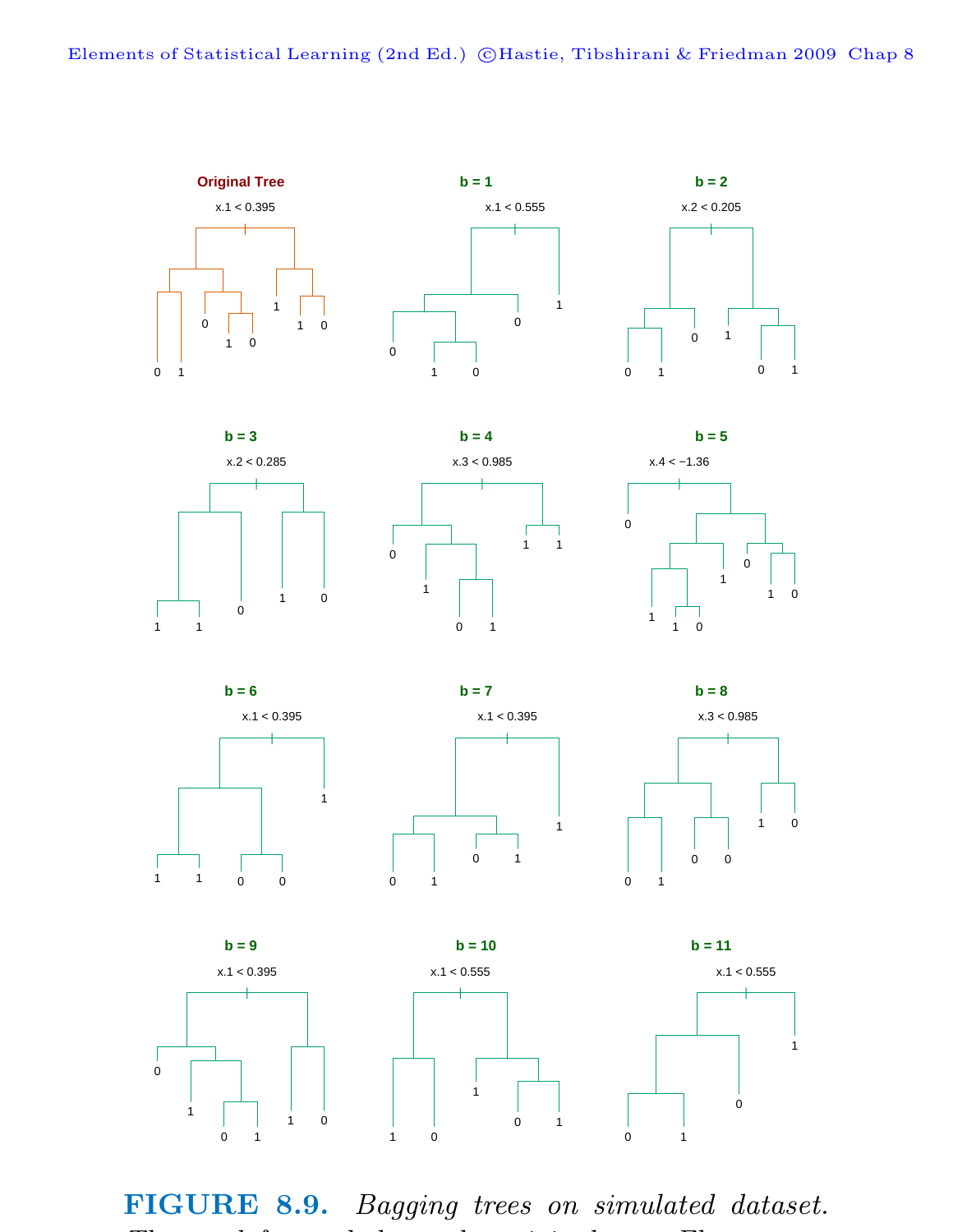

**FIGURE 8.10.** Error curves for the bagging example of Figure 8.9. Shown is the test error of the original tree and bagged trees as a function of the number of bootstrap samples. The orange points correspond to the consensus vote, while the green points average the probabilities.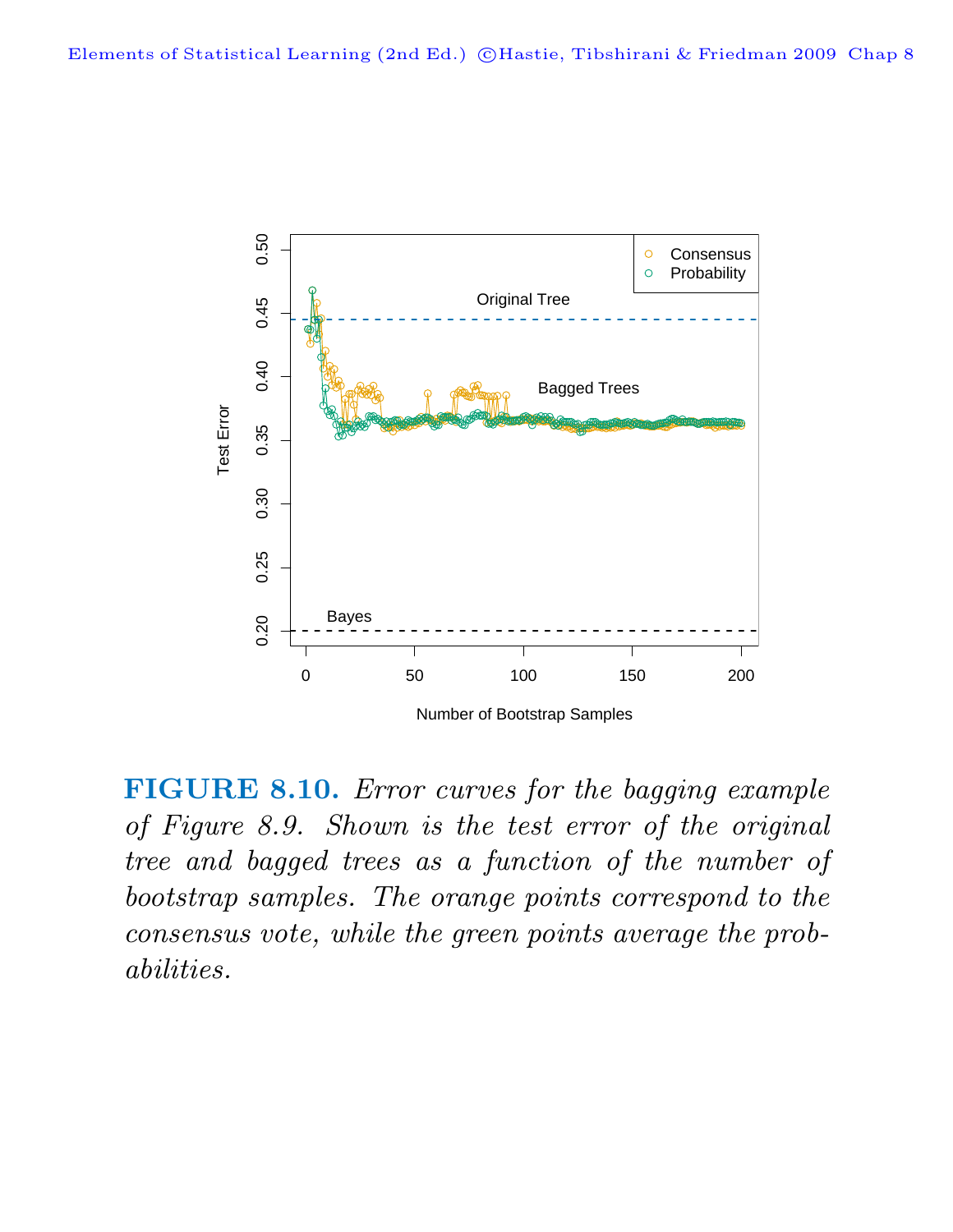

**FIGURE 8.11.** Simulated academy awards voting. 50 members vote in 10 categories, each with 4 nominations. For any category, only 15 voters have some knowledge, represented by their probability of selecting the "correct" candidate in that category (so  $P = 0.25$ ) means they have no knowledge). For each category, the 15 experts are chosen at random from the 50. Results show the expected correct (based on 50 simulations) for the consensus, as well as for the individuals. The error bars indicate one standard deviation. We see, for example, that if the 15 informed for a category have a 50% chance of selecting the correct candidate, the consensus doubles the expected performance of an individual.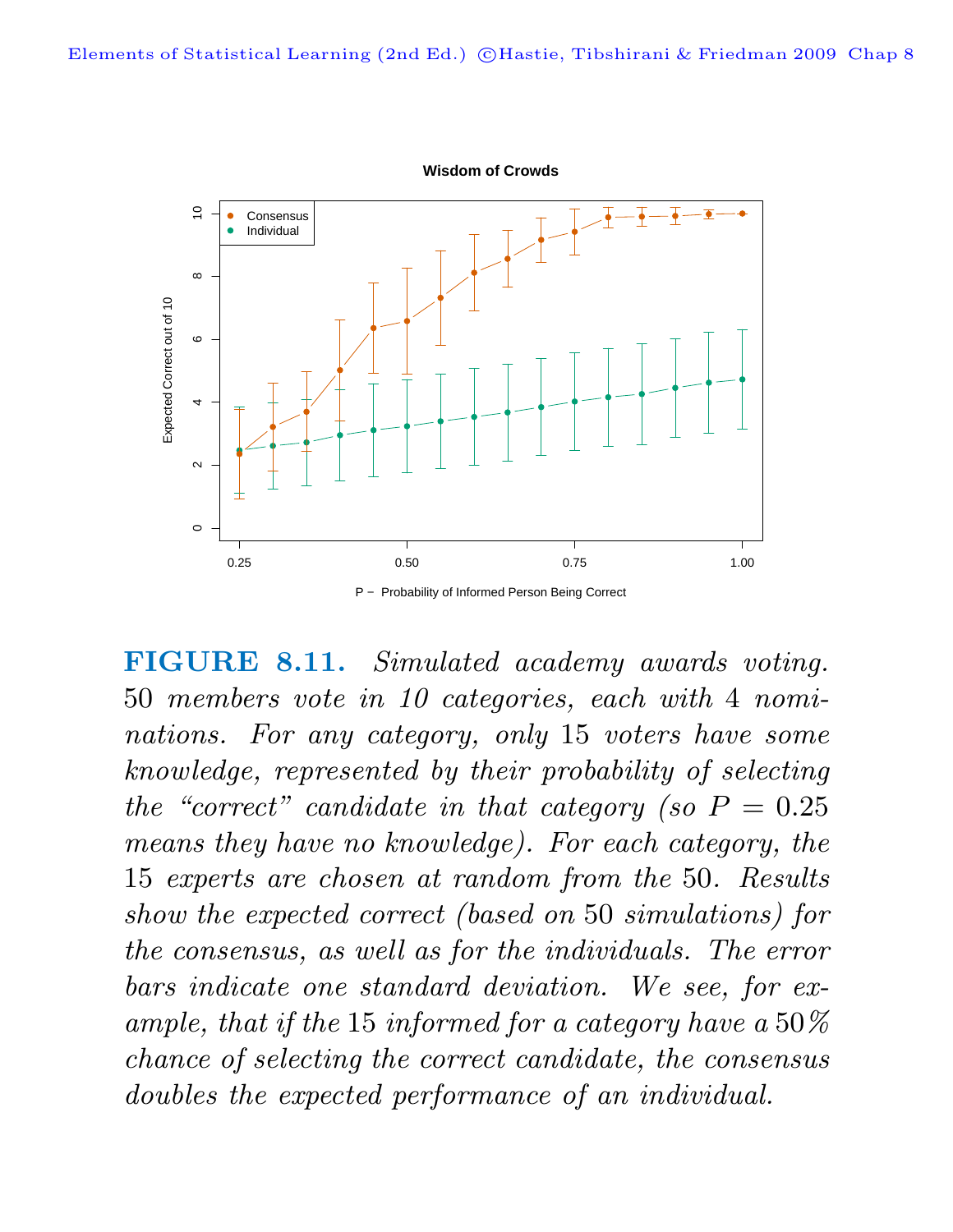

**FIGURE 8.12.** Data with two features and two classes, separated by a linear boundary. (Left panel:) Decision boundary estimated from bagging the decision rule from a single split, axis-oriented classifier. (Right panel:) Decision boundary from boosting the decision rule of the same classifier. The test error rates are 0.166, and 0.065, respectively. Boosting is described in Chapter 10.